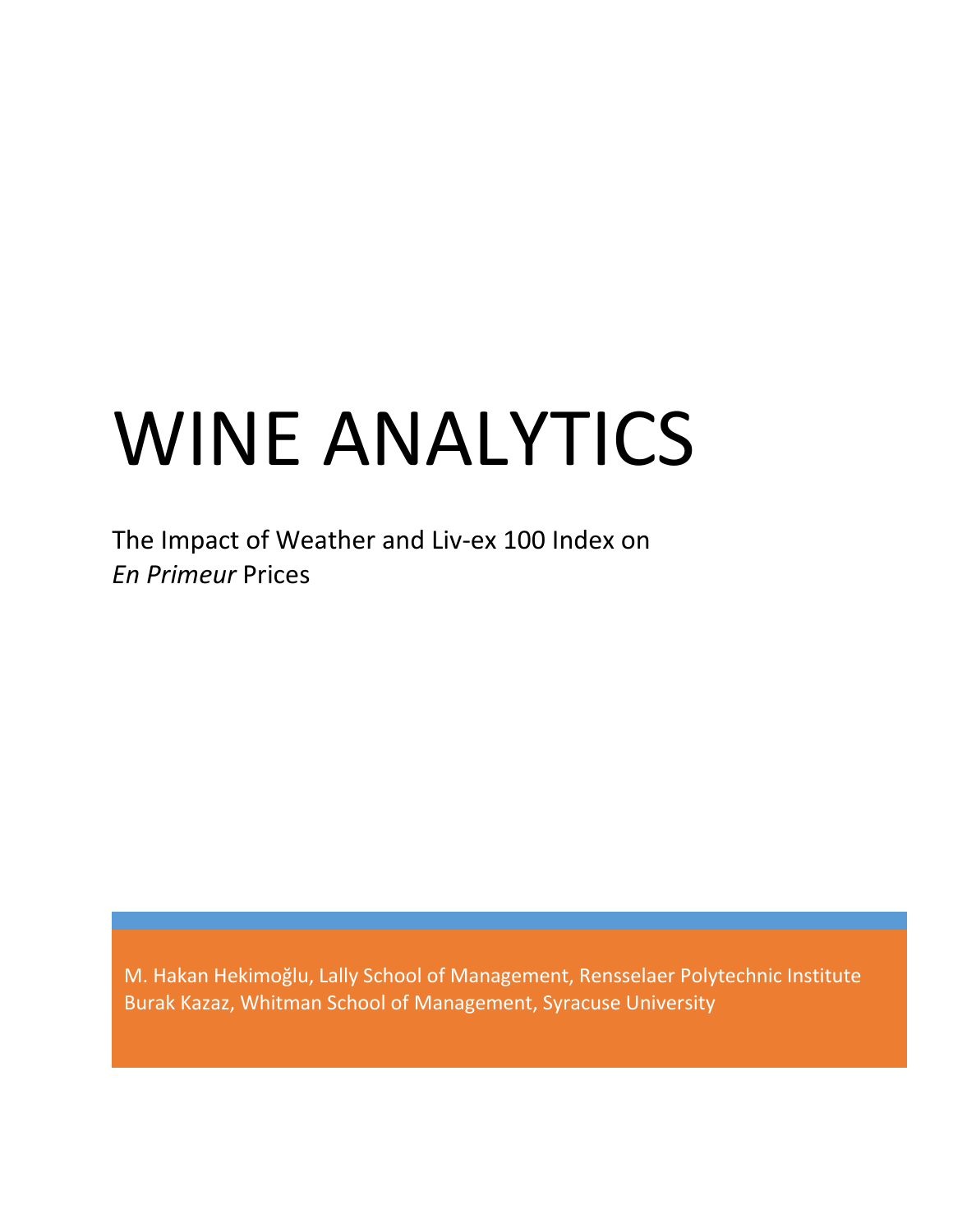Economists have long examined the impact of weather on the price of *aged* wines. Princeton economist Professor Orley Ashenfelter and his co-authors provided remarkable insights regarding the impact of weather on *aged* Bordeaux wines in his canonical publications in Ashenfelter et al. (1995) and Ashenfelter (2008). These scholars, as well as authors of similar publications, admit that their studies fail to explain and/or predict *young* wine prices using weather information. Our goal in this report is to provide insights regarding the impact of weather and market fluctuations in *young* wine prices and explain how analytical models can be used to determine and/or predict the release prices. For brevity, we will limit our definition of *young* wines to the wines that are still aging in the barrel but traded in the form of *en primeur*, i.e., financial contracts loosely translated as wine futures, before they are bottled.

How can we explain, determine and predict *en primeur* prices? As pointed out by the abovementioned academic publications, it turns out that predicting *en primeur* prices is a challenging task. A [2016 Liv-ex](https://www.liv-ex.com/2016/06/merchants-underestimated-bordeaux-2015-release-prices/)  [survey](https://www.liv-ex.com/2016/06/merchants-underestimated-bordeaux-2015-release-prices/) involving 440 of the world's leading wine merchants sheds light on the difficulty of predicting the *en primeur* prices of the 2015 vintage wines. The survey constructs a basket where bottles of wine are included from Cheval Blanc, Cos d'Estournel, Leoville Las Cases, Mission Haut Brion, Montrose, Mouton Rothschild, Pavie, Pichon Lalande, Pontet Canet and Talbot – all 2015 vintage wines.

The 2016 survey results revealed that these 440 leading wine merchants predicted the above basket of wines to have a value of  $\epsilon$ 1,607.80. After the winemakers released their prices, the basket had an actual value of  $\epsilon$ 2,054.40 – corresponding to a 21% estimation error. The survey also showed that, when these leading wine merchants predicted the *en primeur* prices, they expected a 17.8% increase in 2015 from the release prices of the 2014 vintage; however, the realized prices turned out to be 45.8% higher than that of the 2014 vintage.

How can the above gap be explained? Is there an analytical way to determine these *en primeur* prices? Can *en primeur* prices even be predicted?

We have been developing analytical models that examine the impact of various factors from weather (e.g., temperature and precipitation) and market conditions (e.g., Liv-ex and other financial indices) to tasting expert reviews (e.g., barrel scores). In two recent publications in a premier academic journal, we demonstrated how it is beneficial to predict *young* wine prices for winemakers (see Noparumpa et al. 2015) and for wine distributors (see Hekimoğlu et al. 2017). Our new study here enhances our earlier publications (1) by identifying the most influential factors and (2) by demonstrating how these empirical models can be used for determining *en primeur* prices (on behalf of the winemakers) and/or predicting them (on behalf of all supply chain partners). The end result is beneficial for all parties in the wine supply chain as they can make more effective buyer-seller decisions.

As will be seen later, our methodology in estimating and predicting *en primeur* prices shows promise with small error percentages for last year's 2016 vintage wines. We employ the same approach for 2017 and provide additional insights.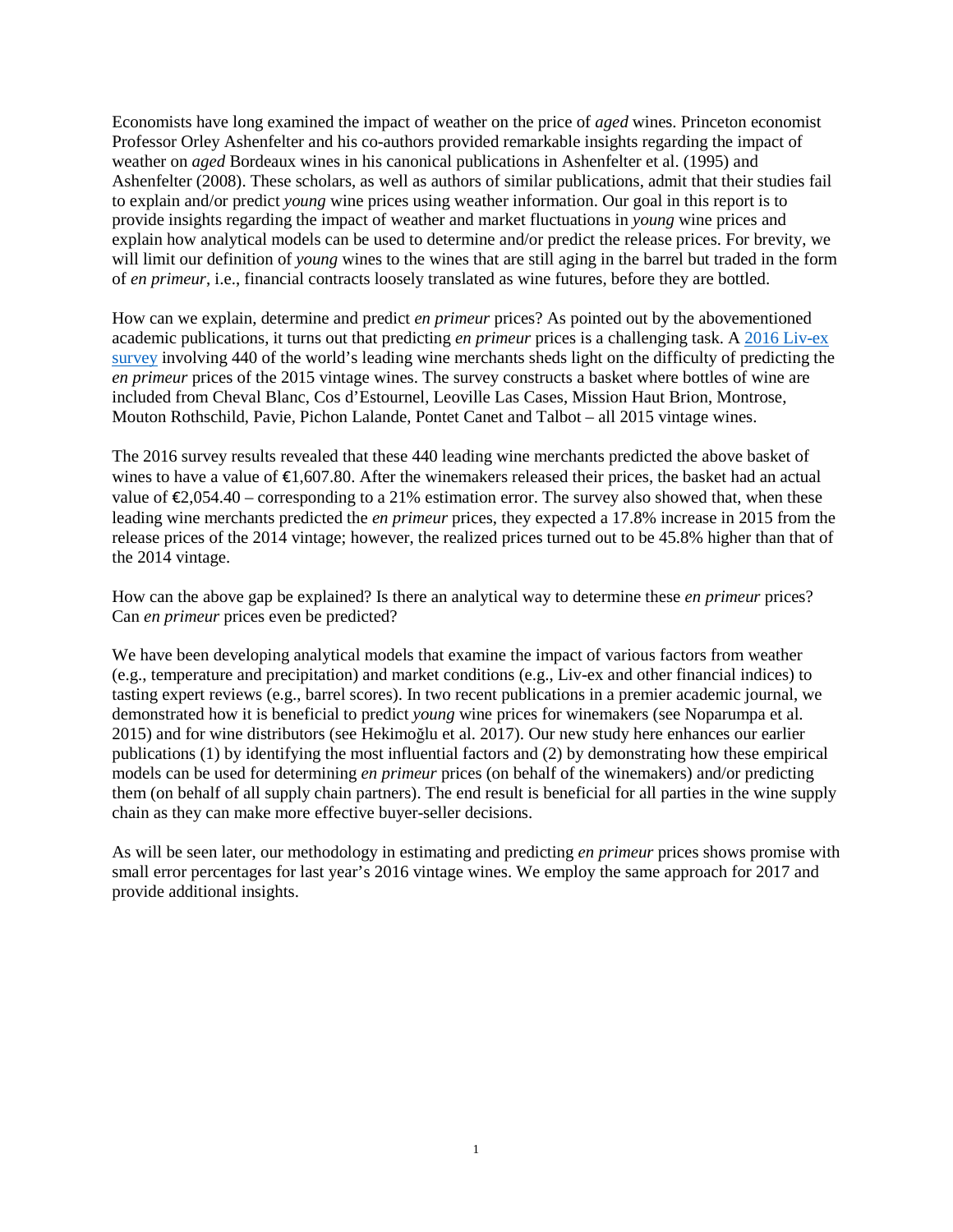## **Winemakers included in the study**

Our data contains *en primeur* prices for the 50 winemakers listed in the Bordeaux 500 index. Five of these winemakers focus on Sauternes, and thus, use a different production process. An additional six winemakers have missing data, leaving 39 winemakers in the data set. We examine *en primeur* prices from 2001 to 2016 for the resulting 39 winemakers listed in Table 1 from the Bordeaux 500 index.

| Winemaker                              |                          |                           |                        |  |  |  |  |  |  |
|----------------------------------------|--------------------------|---------------------------|------------------------|--|--|--|--|--|--|
| Angelus                                | Ducru Beaucaillou        | Lagrange St Julien        | Pavie                  |  |  |  |  |  |  |
| Ausone                                 | Duhart Milon             | Leoville Barton           | Pavillon Rouge         |  |  |  |  |  |  |
| Beychevelle                            | <b>Eglise Clinet</b>     | <b>Leoville Las Cases</b> | Petit Mouton           |  |  |  |  |  |  |
| Calon Segur                            | Evangile                 | Leoville Poyferre         | Pichon Baron           |  |  |  |  |  |  |
| Carruades de Lafite                    | <b>Grand Puy Lacoste</b> | <b>Lynch Bages</b>        | Pichon Lalande         |  |  |  |  |  |  |
| Cheval Blanc                           | <b>Gruaud Larose</b>     | Margaux                   | Pontet Canet           |  |  |  |  |  |  |
| Clarence (Bahans)<br><b>Haut Brion</b> | Haut Bailly              | <b>Mission Haut Brion</b> | Talbot                 |  |  |  |  |  |  |
| <b>Clos Fourtet</b>                    | <b>Haut Brion</b>        | Montrose                  | <b>Troplong Mondot</b> |  |  |  |  |  |  |
| Conseillante                           | Lafite Rothschild        | Mouton Rothschild         | Vieux Chateau Certan   |  |  |  |  |  |  |
| Cos d'Estournel                        | Lafleur                  | Palmer                    |                        |  |  |  |  |  |  |

**Table 1.** Winemakers included in the empirical analysis with *en primeur* prices for vintages between 2001 and 2016.

## *En Primeur* **prices**

Bordeaux winemakers tend to show a similar reaction when they determine their *en primeur* prices in each vintage. Figure 1 shows the change in the *en primeur* price of a vintage from the previous vintage for the 39 winemakers listed in Table 1. One can immediately draw the conclusion that these winemakers exhibit a highly similar behavior in adjusting their prices.



**Figure 1:** Percent change in the *en primeur* prices in each vintage in comparison to the previous vintage for the winemakers listed in Table 1.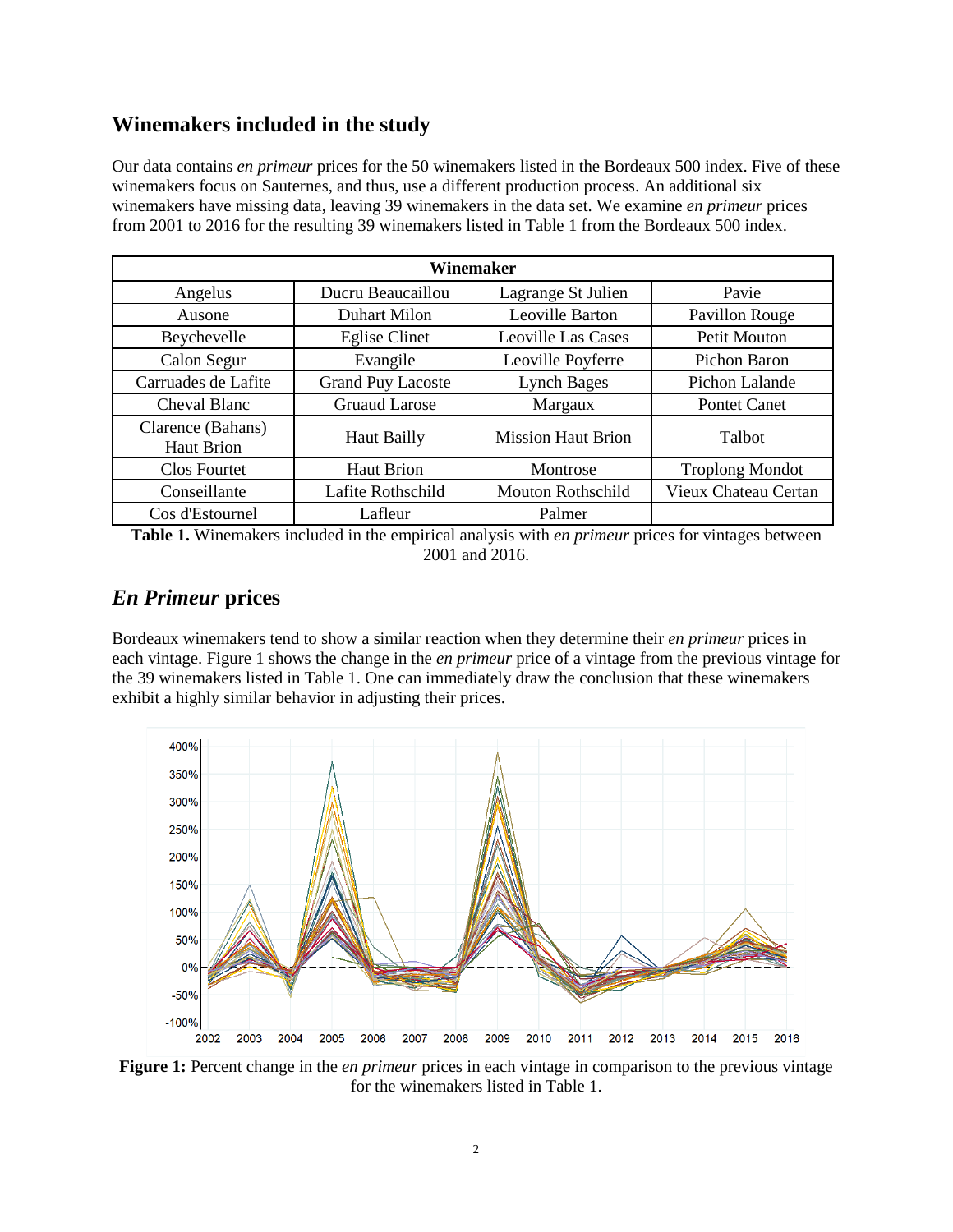Figure 1 identifies 2003, 2005 and 2009 as phenomenal vintages; *en primeur* prices soared for these vintages when compared to their respective previous vintages. In those years, price adjustments from previous years tend to show much greater variability. Simply explained, the hype leads to a higher price variation. 2015 also exhibits a highly popular *en primeur* campaign, and 2016 yields even higher prices than 2015.

# **Factors**

In our analysis, we considered a wide variety of potential explanatory variables in determining *en primeur* prices. We describe here only the factors that led to good predictive analytics in these studies. The changes in *en primeur* prices can be explained using the following information:

**[1] Temperature:** The average of the daily maximum temperatures during the growing season,

- **[2] Rain**: Total precipitation during the growing season,
- **[3] Liv-ex 100 index:** The changes in the value of Liv-ex 100 index (designating the value of the 100 most sought-after wines) from May of the growing season of the vintage to March prior to the *en primeur* campaign, and
- **[4] Barrel scores:** Barrel scores of tasting experts. In this report, we use the scores established by Robert Parker and Neal Martin in order to demonstrate our findings.

Our weather data for temperature and rain during the growing season involves the time period of May 1 to August 31. We use the weather information at the Merignac weather station for the winemakers located in the Left Bank and the weather information recorded in Saint Emilion for the winemakers located in the Right Bank (from data provided by France's official government agency, Meteo France). We tested our models using more granular data with Cadaujac, Salaunes and Villaneva d'Ornon for the winemakers located in the Left Bank, however, the results did not improve as the surrounding zip codes show similar changes from one growing season to the next. Figure 2 provides the temperature and rain information from 2001 to 2017 for the Left Bank and Right Bank regions of Bordeaux.



**Figure 2.** Average of the daily maximum temperatures and the total precipitation observed in the Left Bank and Right Bank of Bordeaux (from May 1 to August 31) between years 2001 to 2017.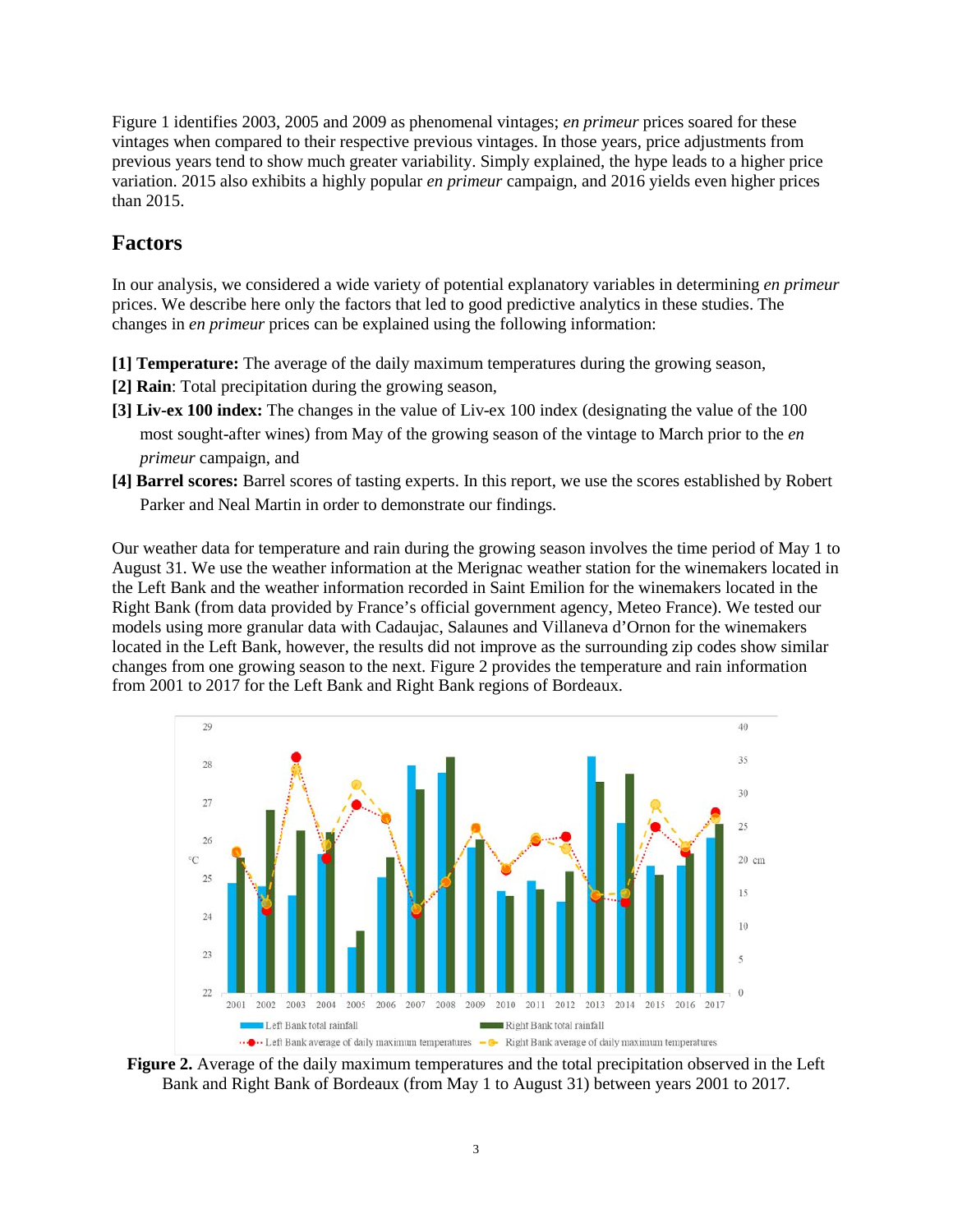A comparison of Figures 1 and 2 illuminates some of the well-known facts: A **higher temperature** and a **lower level of precipitation** during the growing season lead to **higher** *en primeur* **prices**. The impact of weather on *en primeur* prices of 2003 and 2005 vintages can be easily observed. Perhaps, the biggest exception in terms of weather impact on *en primeur* prices can be observed for the 2012 vintage which also boasts a higher temperature with smaller precipitation. There are several observations that one can make about the 2012 vintage. The heavy rain in April 2012 might have influenced the perception of this vintage. Additionally, the so-called Asian intervention effect (with a high volume of sales) that saw big hikes in 2009 and 2010 were removed from the market in the 2012 campaign. The combined effect might have caused Bordeaux winemakers to overreact and undercut their prices significantly. Such an underpricing behavior is also mentioned in a recent report by Gavin Quinney of Chateau Bauduc. Moreover, the fact that the Liv-ex Mid Price returns for the 2012 vintage show a 13% increase at delivery and a 23% increase presently. These increased returns point to a market correction in later periods after winemakers underpriced their 2012 vintage wines. In conclusion, there is sufficient evidence about an overreaction when winemakers established their 2012 *en primeur* prices.

An **increase in the Liv-ex 100 index** results in an **increase in** *en primeur* **prices**. Figure 3 shows the percentage change in the movement of the Liv-ex 100 index. For vintage *t*, we track how the index changed from May of calendar year *t* to March of calendar year *t* + 1.



**Figure 3.** Percentage change in the value of Liv-ex 100 index for a vintage from May of its growing season to March of the following calendar year.

Figure 3 justifies that the significant and positive changes in the value of the Liv-ex 100 index were particularly influential in *en primeur* prices of 2005, 2006, 2009, 2010 and 2016 vintages. Similarly, the index played a role in the price reductions observed in 2008 and 2011.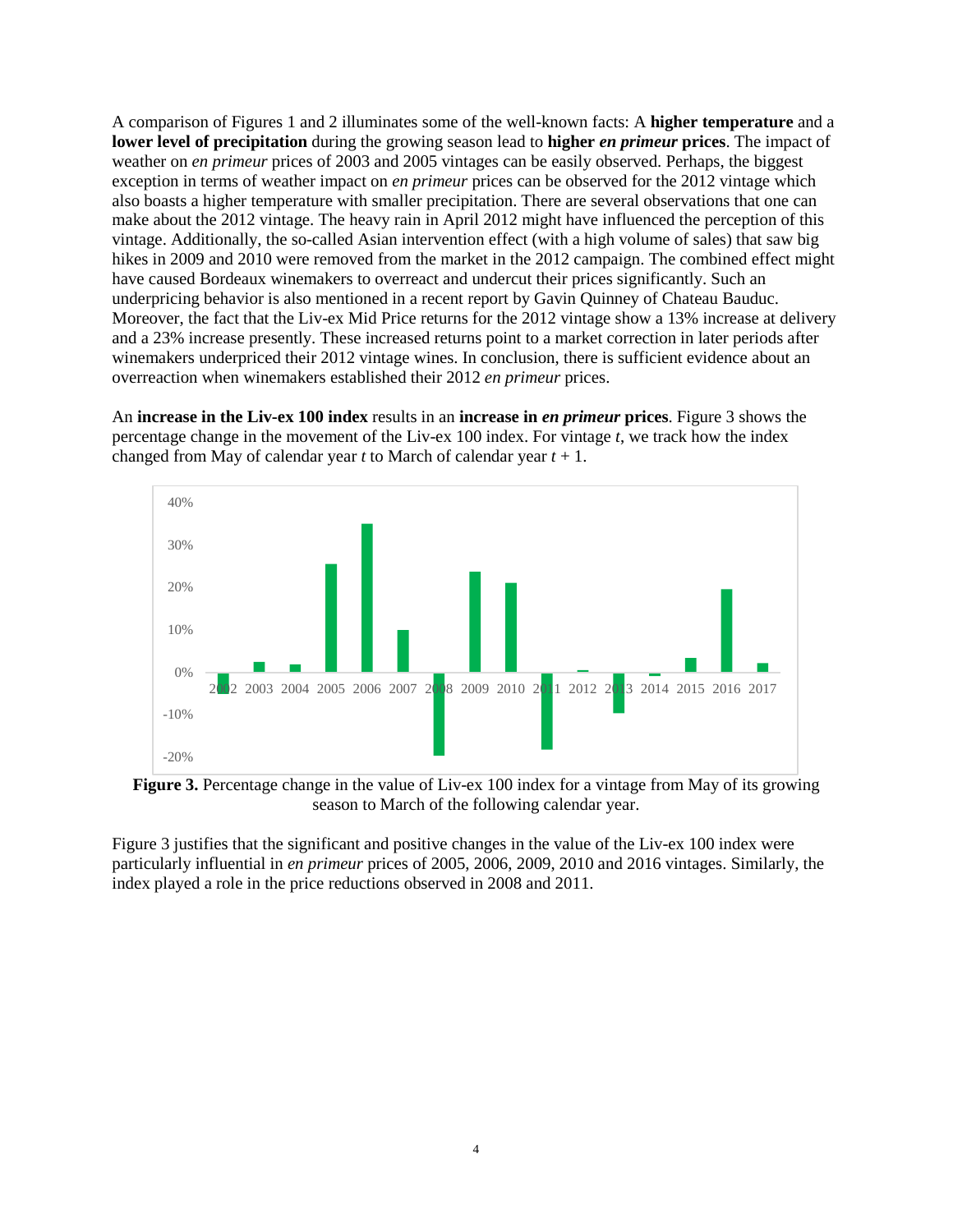# **Analysis**

Our analysis reveals that we can categorize Bordeaux winemakers for *en primeur* price estimations in three groups: First Growth, Left Bank and Right Bank. We conduct a separate estimation method for those winemakers who are classified as First Growth winemakers (Haut Brion, Lafite Rothschild, Margaux, Mouton Rothschild except Latour which does not completely engage in *en primeur* campaigns), a separate analysis for the wineries located in the Left Bank and another analysis for those located in the Right Bank. The results and the ensuing insights are remarkably different for these three categories.

## **First Growth**

First Growth winemakers Haut Brion, Lafite Rothschild, Margaux and Mouton Rothschild are located in the Left Bank. We use a model that relies on the natural logarithm of the change in the average of the daily maximum temperatures, total precipitation, movement in the index and the quadratic term of total precipitation. This model has an explanatory power (adjusted  $\mathbb{R}^2$ ) of 75.48%. To test the predictive power of this model specification, we removed our data for 2016, and re-calibrated it with data that are observed until 2015. Our estimates for the 2016 vintage *en primeur* prices had an average of **1.85% deviation** from the actual *en primeur* prices. One primary observation we make from this analysis is that the First Growth winemakers follow a highly similar behavior among themselves in adjusting their *en primeur* prices from one vintage to the other.

We use the full data set in order to make estimations for the 2017 vintage. We observe a higher average of the daily maximum temperatures in 2017 than in 2016 with a slight improvement in the Liv-ex 100 index from May 2017 to March 2018. Both the temperature and the Liv-ex 100 index recommend a price increase from the 2016 vintage. The amount of rain in 2017 is higher than that in 2016, and has a negative impact on *en primeur* prices; however, the price reduction effect due to rain is outweighed by the price increase due to temperature and the Liv-ex 100 index. Thus, the average price adjustment for the 2017 vintage is estimated to be a **2.02% increase** (compared to the 2016 *en primeur* prices) in this model specification.

## **Left Bank**

In addition to the four First Growth winemakers, 24 other wineries in Table 1 are located in the Left Bank of Bordeaux. We use a statistical model specification similar to the one employed for the First Growth winemakers, but replace the quadratic term of total precipitation with an interaction term between precipitation and index. Thus, we use a model that relies on the natural logarithm of the change in the average of the daily maximum temperatures, total precipitation, movement in the Liv-ex 100 index and the interaction between precipitation and index. This model has an explanatory power (adjusted  $\mathbb{R}^2$ ) of 56.22%.

To test the predictive power of this model specification, we removed our data for 2016, and re-calibrated it with data that are observed until 2015. Our estimates for the 2016 vintage *en primeur* prices had an average of **5.81% deviation** from the actual *en primeur* prices.

Figure 4 shows the *en primeur* price changes and our fit (using the statistical model) for the Left Bank winemakers for vintages between 2002 and 2016. One can easily see from Figure 4 that the price adjustment for the Left Bank wineries are also consistent; the only with the exception being vintages that received a lot of hype – there is much more variation in *en primeur* prices for phenomenal vintages 2003, 2005 and 2009.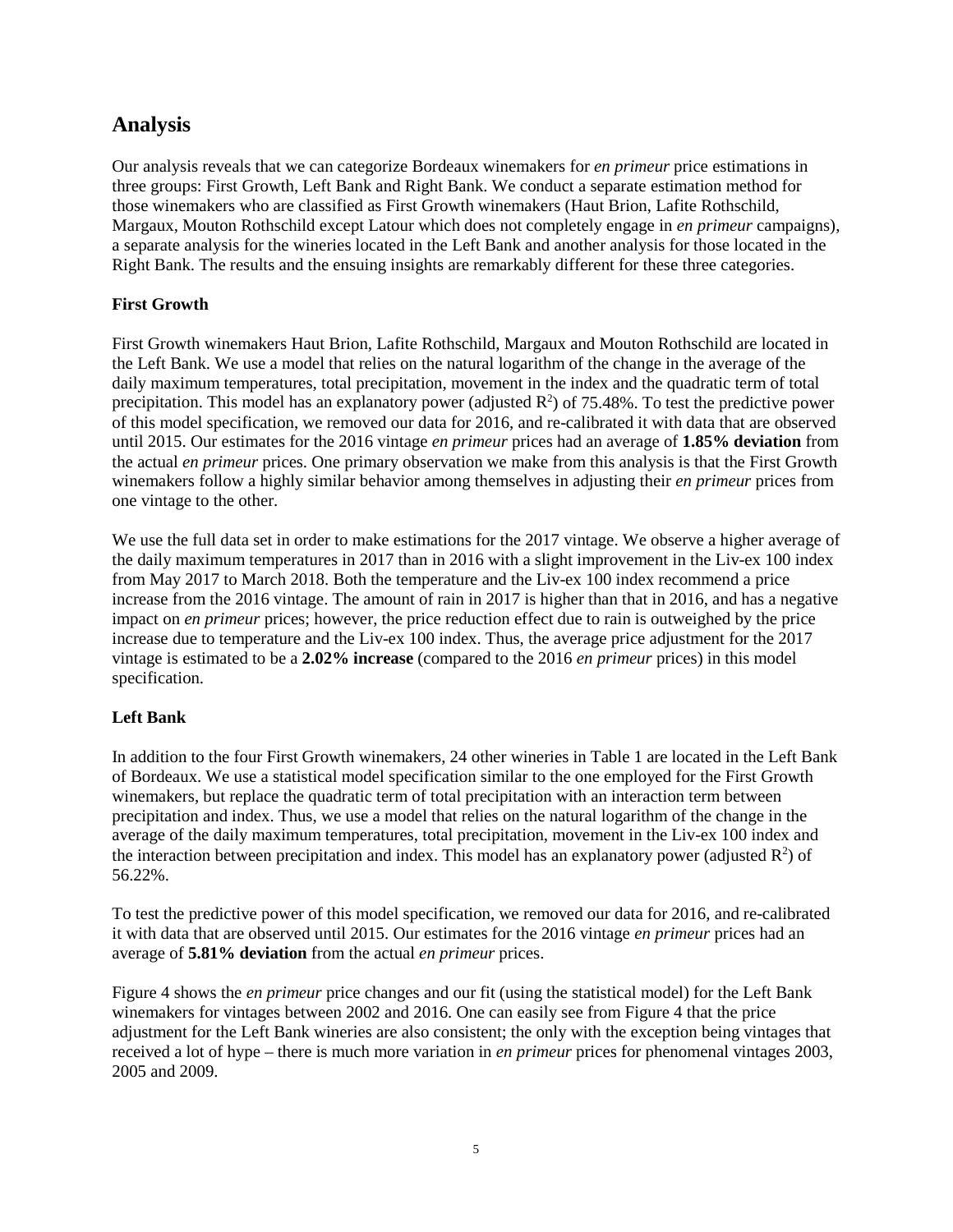

**Figure 4.** Percent change in *en primeur* prices when compared to previous vintage for the winemakers located in the Left Bank.

How does this approach estimate *en primeur* prices for the 2017 vintage? Similar to the analysis of the First Growth winemakers, we use the full model in order to predict the 2017 vintage *en primeur* prices for the winemakers in the Left Bank. A higher daily maximum temperature in 2017 and an improvement in the Liv-ex 100 index estimates higher prices in 2017, but the higher degree of rain has a dampening effect in prices. When combined, the average price adjustment for the 2017 vintage wines of the Left Bank is estimated to be a **1.47% increase** from the 2016 vintage wines.

Table 2 presents the performance of our analytical models for the 2016 vintage. It shows the actual *en primeur* prices, the predictions made by calibrating our model through eliminating the 2016 data and the percentage error of our predictions for each of the First Growth and Left Bank winemakers. Our combined average of **5.24% prediction error** is a remarkable accomplishment in terms of predictive power.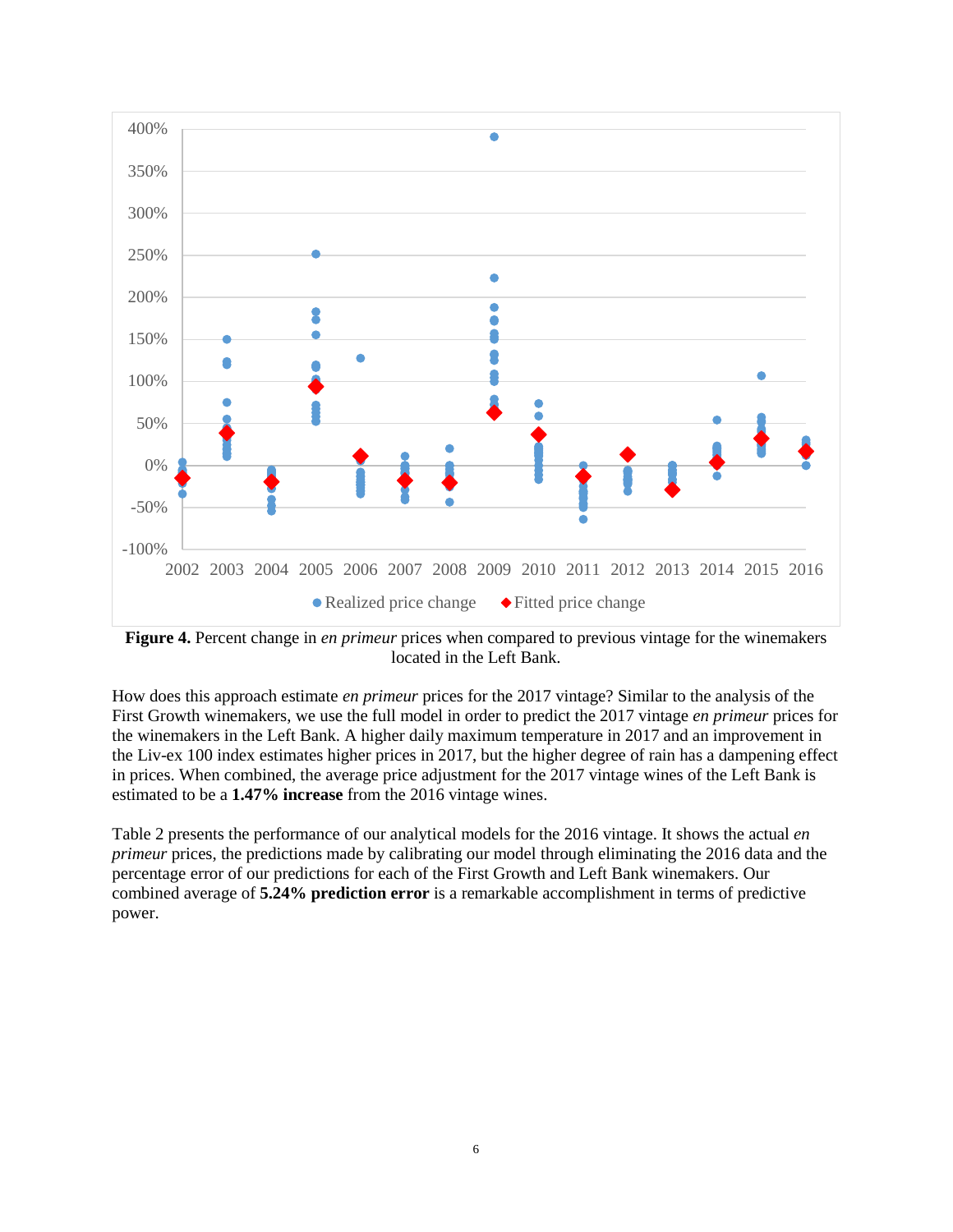| <b>Winemaker</b>             |   |        | <b>Release Price Predicted Price % Error</b> |        |        |  |  |  |
|------------------------------|---|--------|----------------------------------------------|--------|--------|--|--|--|
| <b>First Growth</b>          |   |        |                                              |        |        |  |  |  |
| <b>Haut Brion</b>            |   | 420.00 | €                                            | 427.57 | 1.80%  |  |  |  |
| Lafite Rothschild            |   | 455.00 | €                                            | 466.44 | 2.51%  |  |  |  |
| Margaux                      |   | 420.00 | €                                            | 426.46 | 1.54%  |  |  |  |
| <b>Mouton Rothschild</b>     |   | 420.00 | €                                            | 426.46 | 1.54%  |  |  |  |
| <b>Left Bank</b>             |   |        |                                              |        |        |  |  |  |
| Beychevelle                  |   | 56.60  | €                                            | 58.84  | 3.96%  |  |  |  |
| Calon Segur                  | € | 62.40  | €                                            | 61.88  | 0.84%  |  |  |  |
| Carruades Lafite             |   | 135.00 | €                                            | 140.10 | 3.78%  |  |  |  |
| Clarence (Bahans) Haut Brion |   | 102.00 | €                                            | 99.24  | 2.71%  |  |  |  |
| Cos d'Estournel              |   | 120.00 | €                                            | 140.10 | 16.75% |  |  |  |
| Ducru Beaucaillou            | € | 139.20 | €                                            | 140.10 | 0.64%  |  |  |  |
| Duhart Milon                 |   | 55.00  | €                                            | 56.04  | 1.89%  |  |  |  |
| <b>Grand Puy Lacoste</b>     |   | 60.00  | €                                            | 56.04  | 6.60%  |  |  |  |
| <b>Gruaud Larose</b>         |   | 52.80  | €                                            | 54.58  | 3.37%  |  |  |  |
| <b>Haut Bailly</b>           |   | 84.00  | €                                            | 77.05  | 8.27%  |  |  |  |
| Lagrange Saint Julien        |   | 34.80  | €                                            | 33.62  | 3.38%  |  |  |  |
| Leoville Barton              |   | 63.60  | €                                            | 63.04  | 0.87%  |  |  |  |
| <b>Leoville Las Cases</b>    |   | 180.00 | €                                            | 161.11 | 10.49% |  |  |  |
| Leoville Poyferre            |   | 66.00  | €                                            | 64.44  | 2.36%  |  |  |  |
| <b>Lynch Bages</b>           |   | 96.00  | €                                            | 98.07  | 2.15%  |  |  |  |
| <b>Mission Haut Brion</b>    |   | 336.00 | €                                            | 350.24 | 4.24%  |  |  |  |
| Montrose                     |   | 102.00 | €                                            | 119.08 | 16.75% |  |  |  |
| Palmer                       |   | 240.00 | €                                            | 245.17 | 2.15%  |  |  |  |
| <b>Pavillon Rouge</b>        |   | 114.00 | €                                            | 119.08 | 4.46%  |  |  |  |
| Petit Mouton                 |   | 132.00 | €                                            | 119.08 | 9.79%  |  |  |  |
| Pichon Baron                 |   | 114.00 | €                                            | 112.08 | 1.69%  |  |  |  |
| Pichon Lalande               |   | 120.00 | €                                            | 112.08 | 6.60%  |  |  |  |
| <b>Pontet Canet</b>          |   | 108.00 | €                                            | 87.56  | 18.93% |  |  |  |
| Talbot                       |   | 42.00  | €                                            | 44.83  | 6.74%  |  |  |  |
| <b>Average</b>               |   |        |                                              |        | 5.24%  |  |  |  |

**Table 2.** For the 2016 vintage, the realized *en primeur* prices, our model predictions, and percentage errors for the First Growth and Left Bank wineries in Table 1.

Let us indicate that our weather data does not have information about frosts. The **frost in the spring of 2017** was the most influential since 1991 causing significant crop yield losses. Some winemakers in Margaux and Pessac Leognan of the Left Bank and many winemakers in the Right Bank experienced damage. Our data set begins in 2001, and therefore, our statistical models do not have any information to account for the frost of 2017. While it is not possible to capture the impact of the frost in the absence of prior data, we can, however, examine other model specifications that replicate the type of negative impact frost can cause on *en primeur* prices. Such model specifications yield similar explanatory power (adjusted  $R<sup>2</sup>$ ) with conservative estimates but lead to poorer performance in the predictions for the 2016 vintage. These conservative models estimate that the average price adjustment for the 2017 vintage is a **3.01% reduction** for the First Growth winemakers and a **6.87% reduction** for the Left Bank winemakers. Their price prediction for the 2016 vintage exhibit 4.23% error for the First Growth winemakers and 11.78% error for the Left Bank.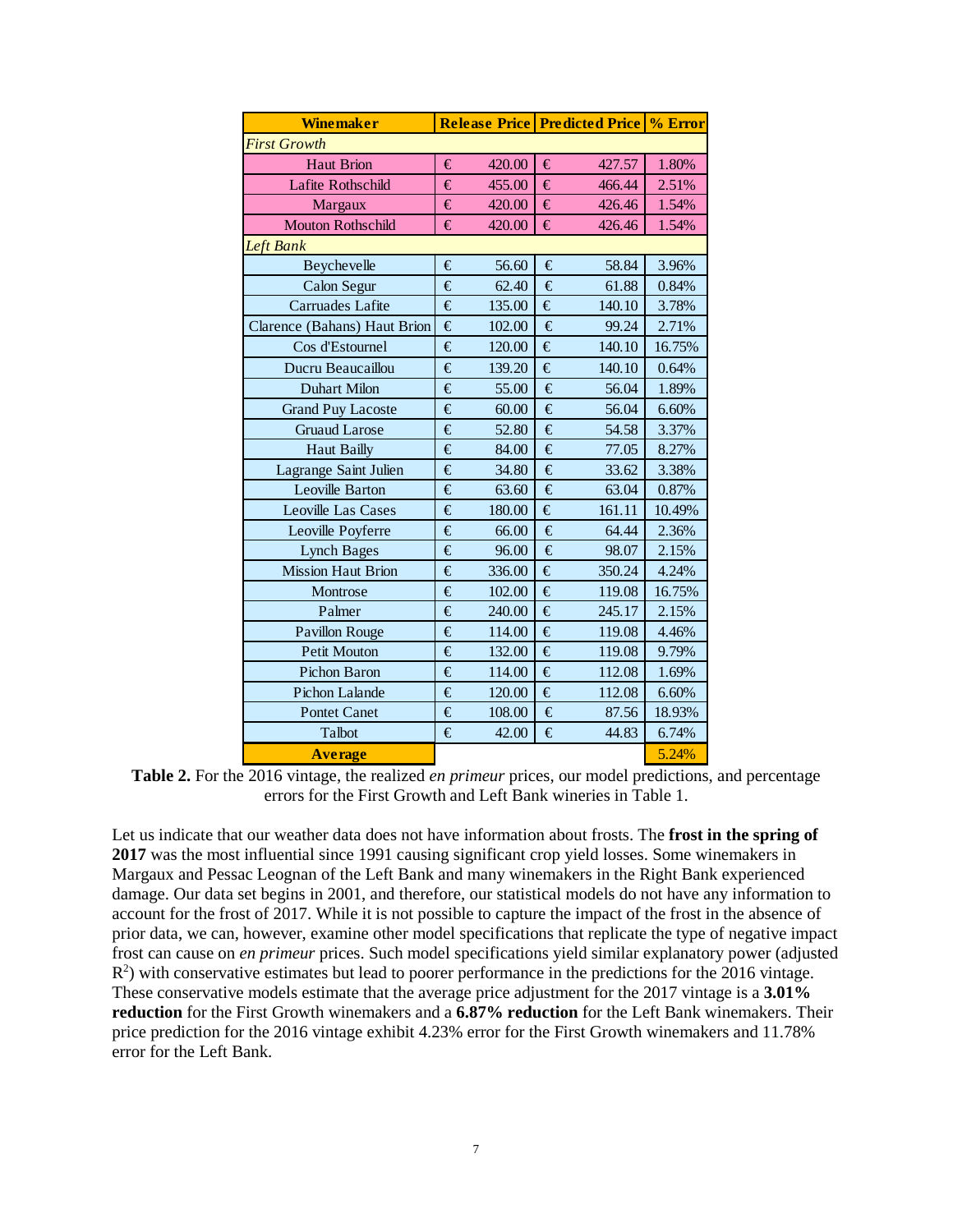### **Right Bank**

In addition to the changes in temperature, rain, and the Liv-ex 100 index, our analysis of *en primeur* prices for the winemakers located in the Right Bank employs barrel tasting scores. Right Bank winemakers of the Bordeaux 500 index (those included in Table 1) are not classified according to the 1855 Classification or its revised version. Therefore, it is not completely surprising to see that the Right Bank winemakers rely on barrel tasting scores. On the other hand, a significant portion of the Left Bank wineries in the Bordeaux 500 index are classified winemakers, and they do not rely on barrel tasting scores as much as the Right Bank winemakers. In addition to barrel tasting scores, our statistical model employs the average of the daily maximum temperatures and the total precipitation observed in Saint Emilion, the movements in the Liv-ex 100 index and the interaction between temperature and the index.

Table 3 presents the performance of the above statistical model for the 2016 vintage wines for the Right Bank. After excluding the 2016 data, we re-calibrate our model and make estimations for the 2016 vintage *en primeur* prices. Table 3 shows the actual release prices (i.e., *en primeur* prices), our predicted price and the percentage error of our prediction. Our statistical model leads to an average of a **9.90% prediction error** for the 2016 vintage.

| <b>Winemaker</b>       |  | <b>Release Price Predicted Price</b> |   |        | % Error |
|------------------------|--|--------------------------------------|---|--------|---------|
| Angelus                |  | 294.00                               | € | 275.04 | 6.45%   |
| Ausone                 |  | 588.00                               | € | 589.37 | 0.23%   |
| Cheval Blanc           |  | 552.00                               | € | 593.78 | 7.57%   |
| Clos Fourtet           |  | 82.80                                | € | 72.99  | 11.84%  |
| Conseillante           |  | 150.00                               | € | 127.24 | 15.17%  |
| <b>Eglise Clinet</b>   |  | 225.00                               | € | 198.11 | 11.95%  |
| Evangile               |  | 180.00                               | € | 162.20 | 9.89%   |
| Lafleur                |  | 420.00                               | € | 458.38 | 9.14%   |
| Pavie                  |  | 294.00                               | € | 274.50 | 6.63%   |
| <b>Troplong Mondot</b> |  | 102.00                               | € | 87.39  | 14.33%  |
| Vieux Chateau Certan   |  | 192.00                               | € | 161.90 | 15.68%  |
| <b>Average</b>         |  |                                      |   |        | 9.90%   |

**Table 3.** For the 2016 vintage, the realized *en primeur* prices, our model predictions, and percentage errors for the Right Bank wineries in Table 1.

Figure 5 shows how each Right Bank winery's barrel tasting score deviated from its mean barrel scores between 2002 and 2016. One can easily see that the 2005, 2009, 2010, 2015, and 2016 reviews had positive influences on the quality perception of the Right Bank winemakers.

Our report is produced in the absence of the barrel tasting scores for the 2017 vintage by Neal Martin, and therefore, we cannot provide the information regarding the expectations in the *en primeur* price for the 2017 vintage.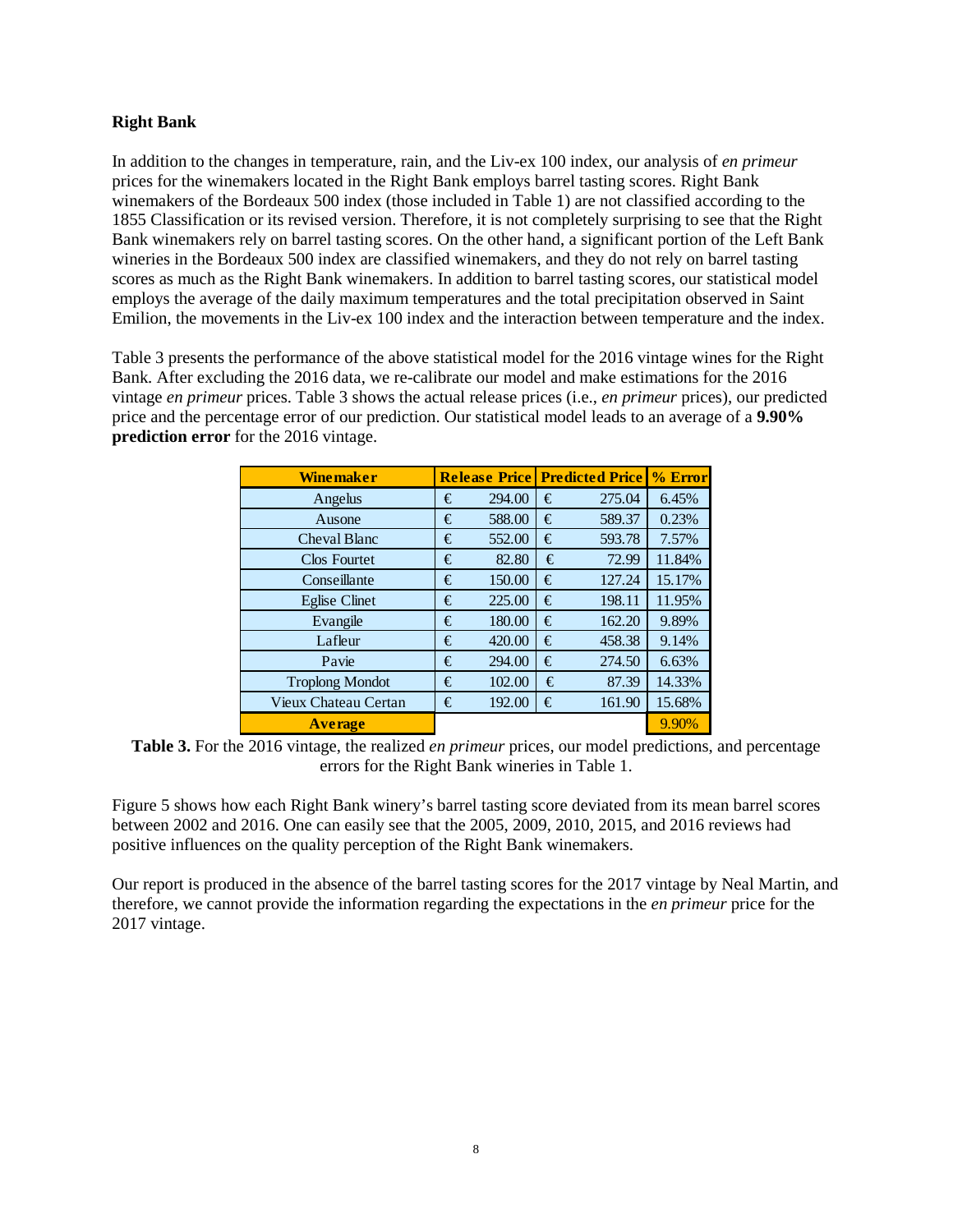

**Figure 5.** Barrel score deviations from the mean barrel scores of each winemaker in the Right Bank and the average of their deviations for vintages 2002 through 2016.

It is important to report our performance in a similar [survey conducted by Liv-ex for the 2016 vintage](https://www.liv-ex.com/2017/06/bordeaux-2016-merchant-price-predictions-compared-reality/)  [wines.](https://www.liv-ex.com/2017/06/bordeaux-2016-merchant-price-predictions-compared-reality/) The same 440 leading wine merchants were asked to submit their price predictions for a basket of 2016 vintage wines from Cheval Blanc, Leoville Las Cases, Mission Haut Brion, Montrose, Mouton Rothschild, Pavie, Pichon Lalande, Pontet Canet and Talbot. This time the world's leading wine merchants predicted the value of this basket at  $\epsilon$ 2,060, where the actual value turned out to be  $\epsilon$ 2,154 – this results in an error of 4.55%. Using our model and calibrating it with data until 2015, our estimate of the value of the same basket is  $\epsilon$ 2,170 yielding a **0.73% prediction error**.

## **Expectations for the 2017 vintage prices**

There have been several reports indicating that the 2017 vintage will be remembered as the "frost vintage." It is true that the frost influenced crop yields for the wineries located in the Right Bank of Bordeaux. Barring a significant quality reduction from the early spring frosts, we believe that there are some positive observations that encourage a price increase from 2016:

- The average of the daily maximum temperatures during the growing season of 2017 is greater than that of 2016. This should lead to a boost from the 2016 release prices.
- The total precipitation during the growing season of 2017 is higher than that of 2016. The increased level of rain has a negative impact on *en primeur* prices.
- The increase in the average of the daily maximum temperatures creates a bigger price increase impact than the price decrease caused by the higher amount of rain.
- The Liv-ex 100 index increased by 2.2% from May 2017 to March 2018, causing another positive impact on the 2017 *en primeur* prices.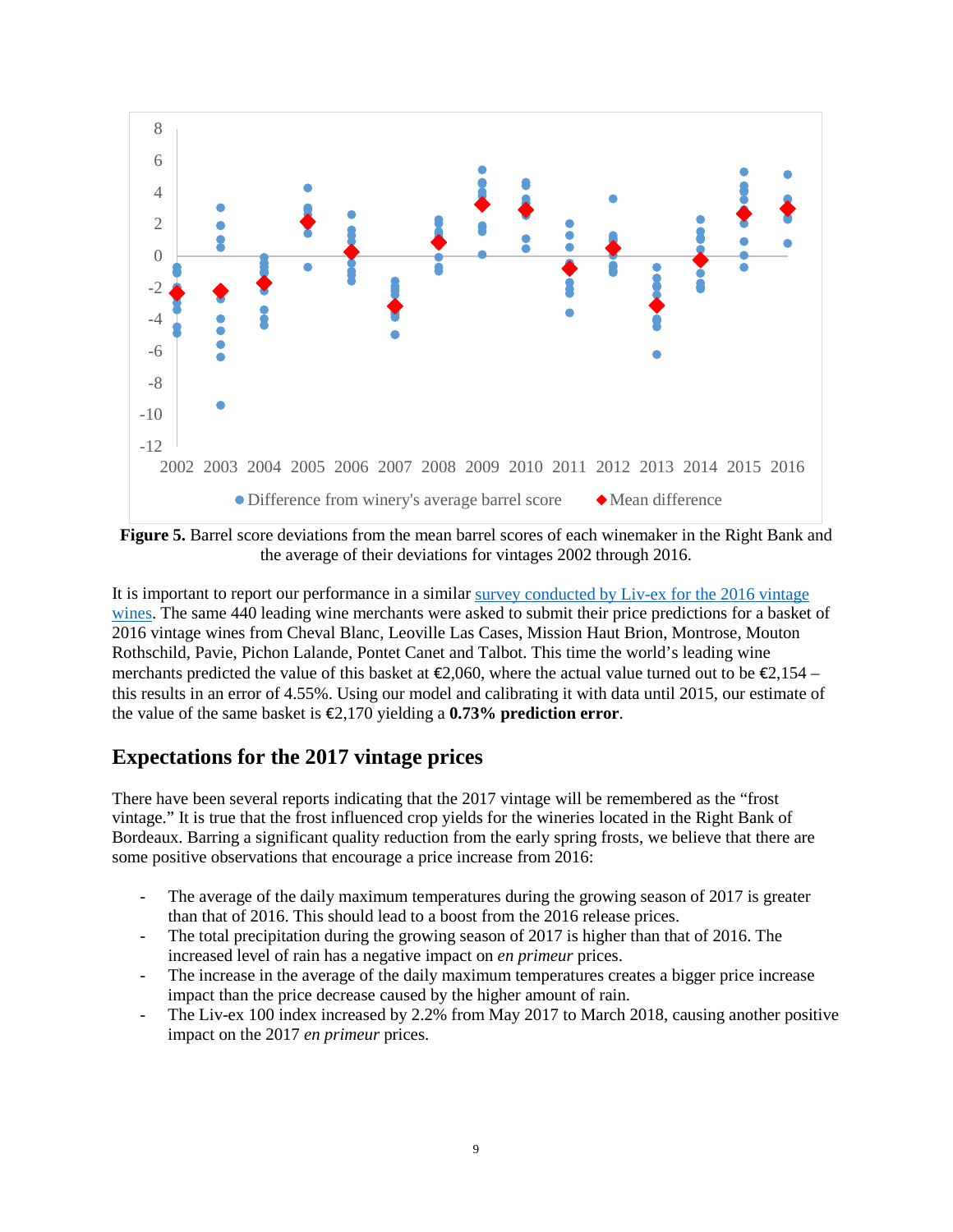Combining the above observations, our main models estimate an increase in *en primeur* prices of the 2017 vintage compared to those of the 2016 vintage: **A 2.02% increase for the First Growth winemakers and a 1.47% increase for the Left Bank wineries.**

Our data does not contain information about frosts – the latest influential frost was in 1991 and our data begins in 2001. Employing other specifications with equally good explanatory power, these conservative models estimate a price reduction of 3.01% for the First Growth winemakers and 6.87% for the Left Bank wineries.

Several experts have compared the 2017 vintage to 2012. In 2012, *en primeur* prices saw a reduction from 2011 because the reviews created a negative perception. We would like to caution that the prices for the 2012 vintage had a correction after the bottled wines hit the market. When the Bordeaux 500 returns are examined closely, the Liv-ex Mid Price for the 2012 vintage shows a 13% increase at delivery and a 23% increase presently. This positive market correction indicates that Bordeaux winemakers might have underpriced their 2012 vintage during the *en primeur* campaign.

Despite the negative sentiment due to the frost news, it is also important to highlight the fact that the early tasting expert scores for the 2017 vintage are not lower. Early barrel tasting scores for the 2017 vintage wines are higher than those of the 2012 vintage wines, and they resemble those of the 2015 vintage wines. Thus, the negative perception of the 2017 vintage due to recent news publications is not consistent with the temperatures and/or early tasting reviews.

Gavin Quinney of Chateau Bauduc describes the weather of 2017 as très hétérogène implying that there has been a greater degree of variation in terms of the impact of the spring frost. He has even created a map of the frost damage in 2017. This report shows a significantly higher impact for the winemakers located in the Right Bank of Bordeaux. The wineries in the Saint Julien, Pauillac, Saint Estephe appellations not only experienced minimal damage, they also obtained higher quality crops. Therefore, it would not be surprising to see a price increase for the 2017 vintage wines in these three appellations in the upcoming *en primeur* campaign.

It is also important to note that the winemakers located in the Right Bank of Bordeaux in our sample (Table 1) are not classified according to the 1855 classification or its revision. Our statistical analysis shows that these winemakers rely on tasting expert reviews more than those located in the Left Bank. Our analytical methods rely on weather (temperature and rain) and the Liv-ex 100 index and the interactions among these variables in order to determine and predict the *en primeur* prices for the First Growth and Left Bank winemakers. For winemakers in the Right Bank, our statistical models explain and predict the *en primeur* prices better when the barrel tasting scores are included.

### **References**

Ashenfelter O. 2008. Predicting the prices and quality of Bordeaux wines. *Economic Journal* **118**(529) F174-F184.

Ashenfelter, O., D. Ashmore, R. Lalonde. 1995. Bordeaux wine vintage quality and the weather. *Chance* **8**(4) 7-13.

[Hekimoğlu, M.H., B. Kazaz, S. Webster, 2017. Wine Analytic](https://bkazaz.expressions.syr.edu/wp-content/uploads/2018/01/MSOM-publication-2017-web.pdf)s: Fine wine pricing and selection under weather and market uncertainty. *[Manufacturing & Service Operations Management](https://bkazaz.expressions.syr.edu/wp-content/uploads/2018/01/MSOM-publication-2017-web.pdf)* **19**(2) 202-215.

[Noparumpa, T., B. Kazaz, S. Webster. 2015. Wine futures and advance selling under quality uncertainty.](https://bkazaz.expressions.syr.edu/wp-content/uploads/2015/05/NKWmsom2015AA.pdf)  *[Manufacturing & Service Operations Management](https://bkazaz.expressions.syr.edu/wp-content/uploads/2015/05/NKWmsom2015AA.pdf)* **17**(3) 411-426.